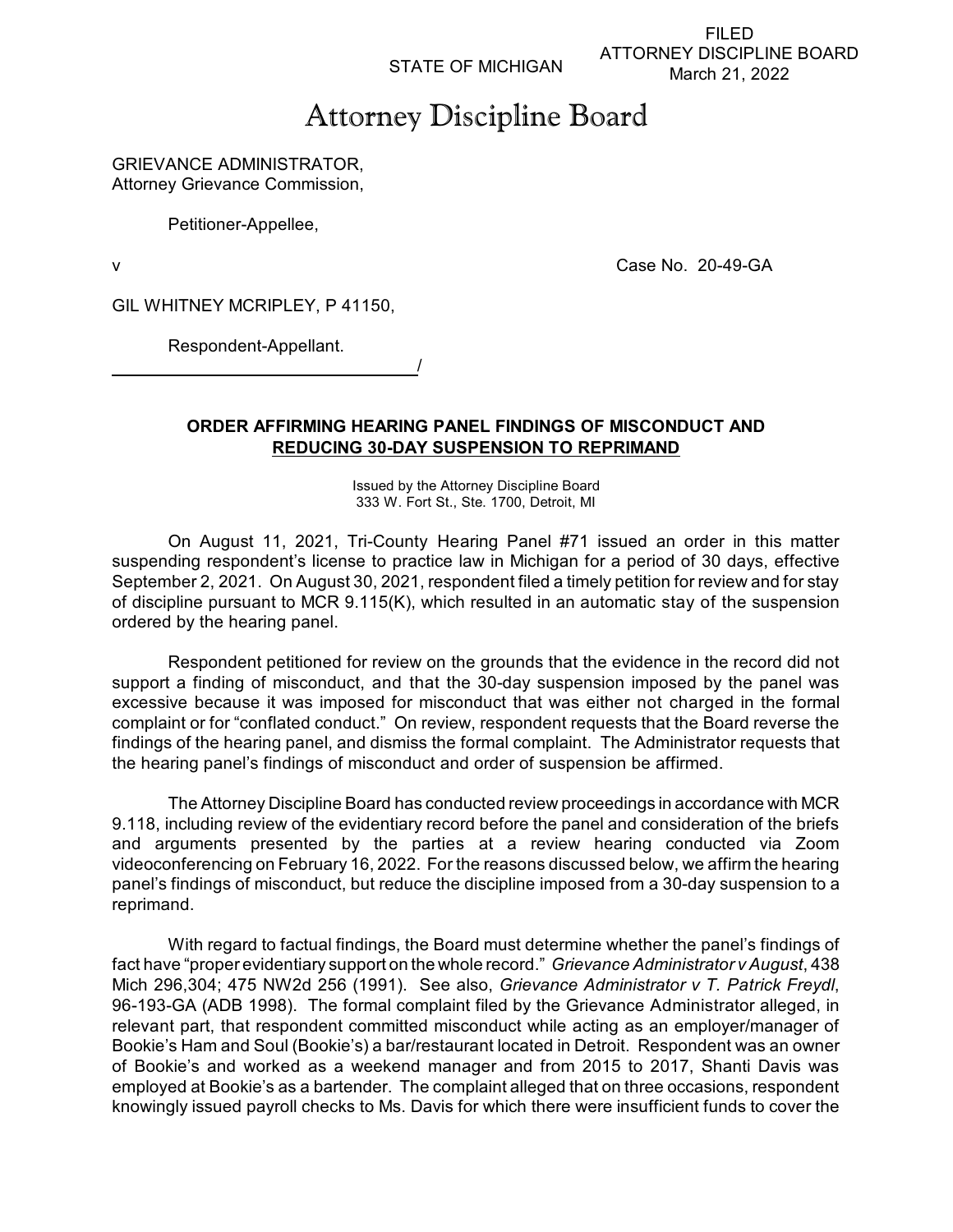checks. The complaint also charged that after Ms. Davis quit in April 2017, respondent offered to pay Ms. Davis without paying employment taxes or issuing her a 1099, and that respondent failed to pay employment taxes on behalf of K-LAW, the corporation respondent and his partners formed to purchase Bookie's. Respondent was charged with violating MCR 9.104(2) and (3).

On review, respondent argues that the panel was required to find that he had an intent to defraud Ms. Davis at the time the insufficient checks were issued, and that in the absence of such a finding, the violations found by the panel should be vacated. However, neither MCR 9.104(2) nor 9.104(3) requires a showing of fraudulent intent or knowing conduct in order to find a violation of either rule. Rather, the panel need only find that respondent's conduct exposed the legal profession or the courts to "obloquy, censure, contempt and reproach" and was "contrary to justice, ethics, honesty, or good morals."

With regard to subsection 2, the panel found that:

The fundamental issue is whether the conduct "exposes" the legal profession or the courts to disrepute. That means whether it presents a risk, if the conduct is observed, that the negative effect on the profession will occur. The panel finds that respondent's behavior did present this risk. [Misconduct Report 2/26/21, p 8.]

Furthermore, with regard to subsection 3, the panel noted that: "[T]he issuance of multiple checks for which there were insufficient funds falls squarely within subsection 3 of MCR 9.104 because it is conduct that is '. . . contrary to justice, ethics, honesty or good morals.'" (Misconduct Report 2/26/21, p 7.) The panel also noted that their "decision does not include a finding that there was any criminality involved or that a finding of misconduct should be based upon the commission of a crime," as the potential criminality of intentionally issuing checks for which there are insufficient funds was not charged in the formal complaint. (Misconduct Report 2/26/21, p 7.)

Our review of the record indicates that there is sufficient evidence to support a finding that respondent knew or should have known that the checks he issued to Ms. Davis would be dishonored and that he did in fact offer to pay her "under the table" if she returned to work. Ms. Davis testified at the December 15, 2020 misconduct hearing that on several occasions, respondent advised her either to wait, or not to cash her paychecks, because there was not enough money in the Bookie's business account to cover the checks. (Tr 12/15/20, pp 17-18, 22- 25, 29, 45, 48.) Despite respondent's claims to the contrary, Ms. Davis further testified that she never intentionally held onto a check she received from respondent. (Tr 12/15/20, p 25.)

Respondent also testified at the December 15, 2020 misconduct hearing. Although he acknowledged that he sent a memo in June 2016 to his other business partners regarding, in part, a biweekly payroll shortage of \$1,500 to \$2,000, he denied that he was aware that there were insufficient funds in the Bookie's business accounts to cover paychecks when they were provided to Ms. Davis in October 2016 and beyond. (Tr 12/15/20, pp 59-61; Respondent's Exhibit 2.) However, the Administrator's counsel impeached respondent at the hearing noting that during his sworn statement taken during the investigation of Ms. Davis' request forinvestigation, respondent testified that he told Ms. Davis not to cash the checks in question, but "she tried to cash them anyway," and that Ms. Davis was told not to cash the checks because "maybe we didn't know if something was in there." (Tr 12/15/20, pp 62-63; Petitioner's Exhibit 9, p 15.) The panel specifically found "[Ms. Davis'] position [on this issue] far more credible." (Misconduct Report 2/26/21, p 7.)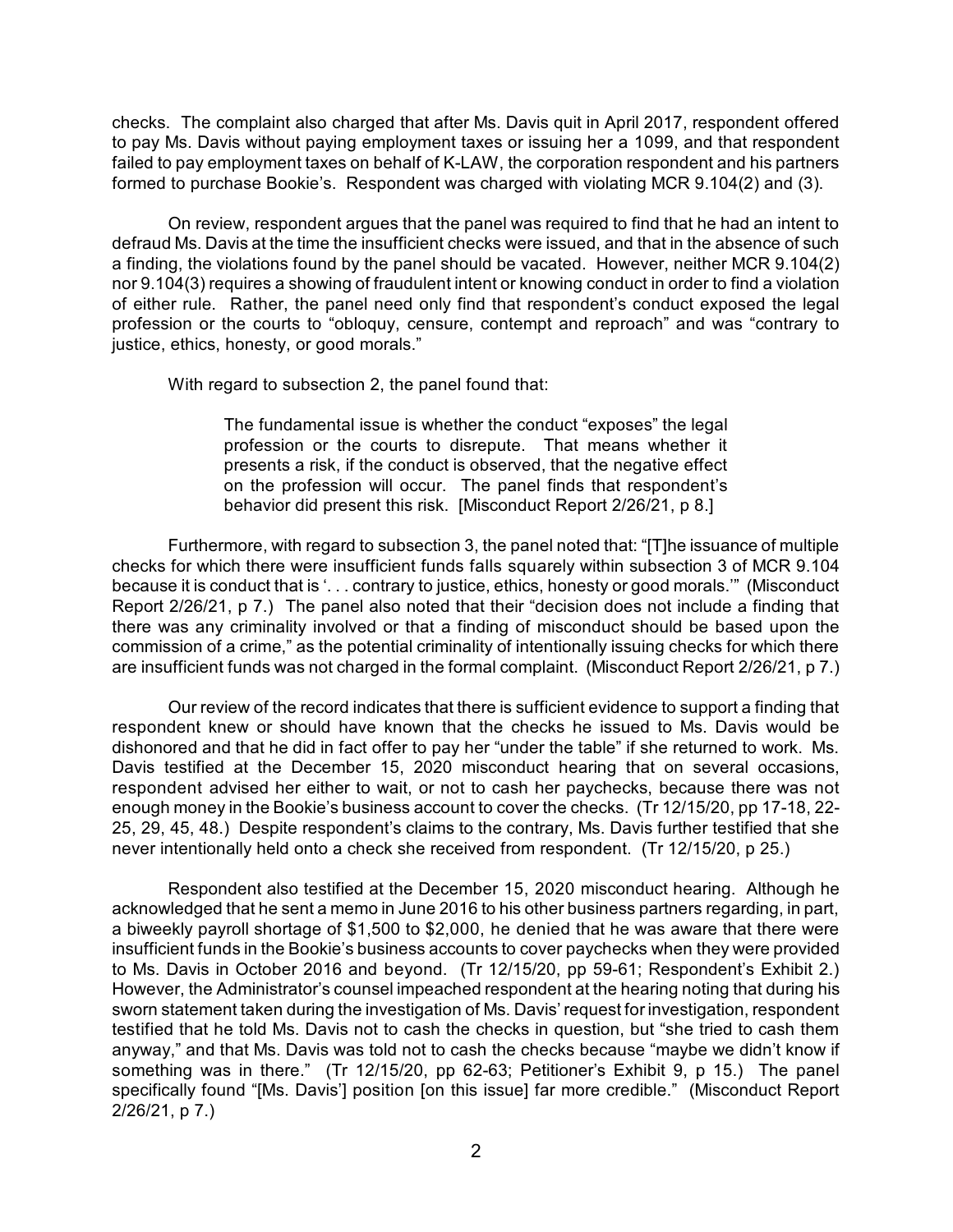The Board has traditionally deferred to a hearing panel's assessment of witnesses' demeanor and credibility, because the hearing panel has the opportunity to observe the witnesses during their testimony. *Grievance Administrator v Ernest Friedman*, 18-37-GA (ADB 2019), citing *Grievance Administrator v Neil C. Szabo*, 96-228-GA (ADB 1998); *Grievance Administrator v Deborah C. Lynch*, 96-96-GA (ADB 1997). We find that the record below reveals no reason to disturb the panel's above referenced credibility assessments.

Respondent also argues that the panel found that he committed misconduct because they "conflated the charged offense of insufficient funds with the uncharged alleged offense of offering to engage in a tax evasion scheme." As a matter of due process, a respondent may not be found guilty of misconduct that is not alleged in the formal complaint. *Grievance Administrator v Thomas J. Shannon*, 91-76-GA (ADB 1992), citing *In re Freid*, 388 Mich 711 (1972), and *In re Ruffalo*, 390 US 544 (1968). However, the formal complaint here not only provided respondent with sufficient notice of the charges he needed to defend, but also specifically charged that respondent offered to pay Ms. Davis without taking employment taxes out of her pay or providing her with a 1099; conduct which arguably could be characterized as tax evasion.

The formal complaint specifically charged that respondent knowingly issued payroll checks to Ms. Davis without sufficient income to cover the checks (Formal Complaint ¶ 11). In addition, paragraph 13 of the formal complaint specifically states: "On May 8, 2017, respondent sent a text to Ms. Davis stating, 'Come back to work. No taxes, no 1099. Get ur pay from the drawer at the end of the night.'" Furthermore, the actual text message was admitted as Petitioner's Exhibit 4 and paragraph 13 quotes the text verbatim. In his answer to the formal complaint, respondent admitted sending the quoted text, but claimed that it was a joke. While the panel's misconduct report mentioned that they were deeply troubled that a member of the State Bar invited an employee to engage in "a scheme involving tax evasion," again, they specifically noted that any finding of misconduct would not be based on the commission of a crime. Thus, the panel's subsequent conclusion that this conduct constituted misconduct did not violate respondent's due process rights. The alleged misconduct was clearly contained within the four corners of the complaint and provided respondent sufficient notice of what charges he needed to defend.

The record further reflects that respondent was not disciplined for engaging in conduct not charged in the complaint or for "conflated conduct," as he argues on review. Rather, as they did when determining whether misconduct occurred, the panel specifically indicated that they "[did] not believe they could fairly apply discipline on the assumption that a crime has been committed . . . [because] the complaint did not charge criminal conduct . . . [and] there was insufficient evidence of criminal intent." (Sanction Report 8/11/21, pp 2-4.)

The Administrator argued thatrespondent knowingly violated duties owed to the public and the legal profession and that his conduct caused actual injury to Ms. Davis; that ABA Standards 5.12 and 7.2, both calling for suspension, were applicable; and, that the applicable aggravating factors underABAStandard 9.22, included 9.22(a)(prior disciplinaryoffenses); <sup>1</sup> 9.22(b)(dishonest or selfish motive); 9.22(d) (multiple offenses); 9.22(i) (substantial experience in the practice of

 $1$  Respondent was previously admonished by the Attorney Grievance Commission on four separate occasions in 1991, 1993, 1998, and 2014. (Petitioner's Exhibits 12-15.)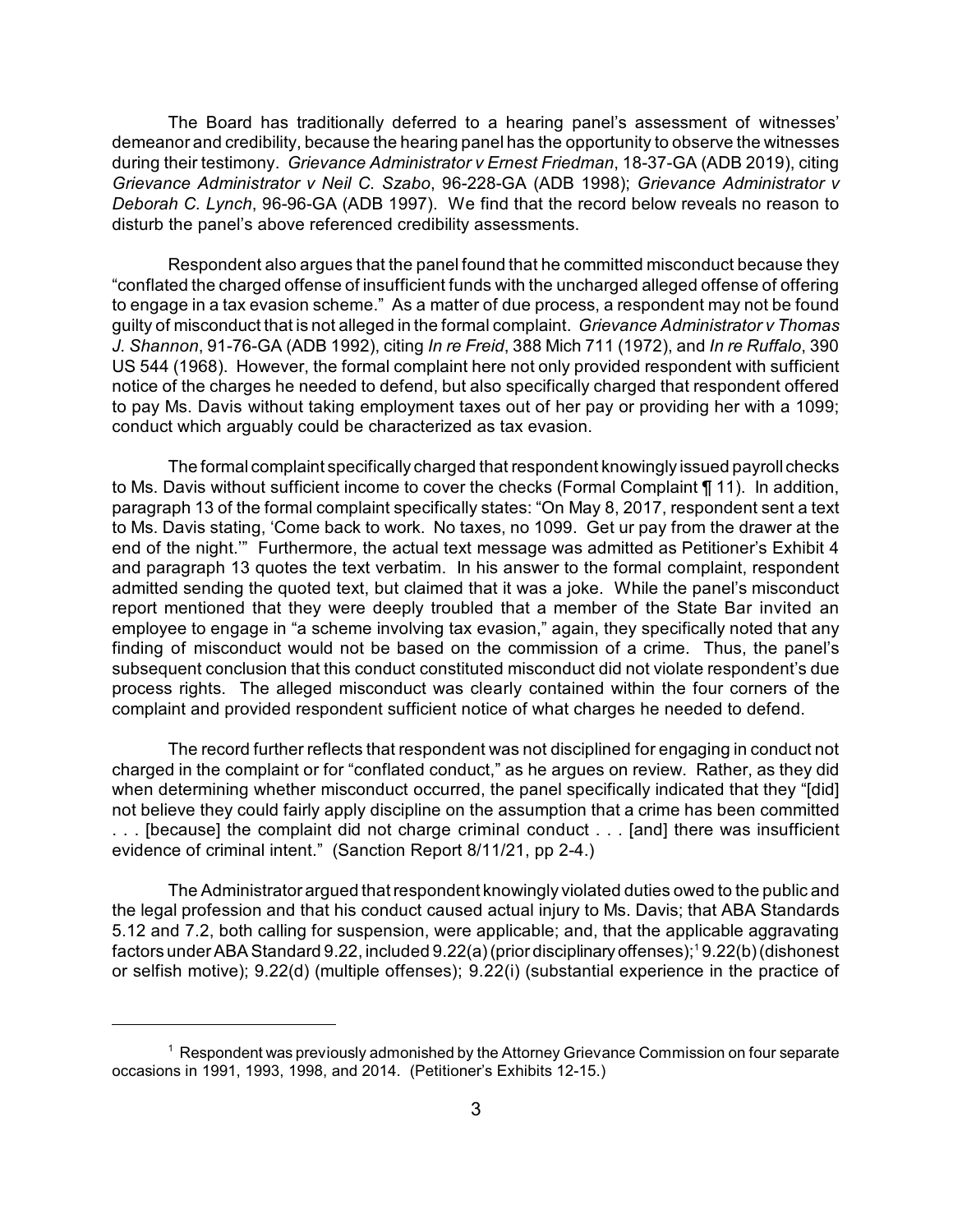law); 9.22(j) (indifference to making restitution); Standard 9.22(k) (illegal conduct);<sup>2</sup> that the applicable mitigating factors under ABA Standard 9.32, included 9.32(g) (character and reputation); and, 9.22(m) (remoteness of prior offenses). The Administrator specifically argued for the imposition of a suspension of at least 180 days.

Respondent argued for the imposition of a reprimand under ABA Standard 5.13, emphasizing the fact that he was not charged with having engaged in criminal conduct, and that the applicable mitigating factors under ABA Standard 9.32, included 9.32(a) (absence of a prior formal order of discipline); 9.32(d) (timely good faith effort to make restitution); 9.32(e) (cooperative attitude); 9.32(g) (character or reputation); 9.32(k) (imposition of other penalties or sanctions); 9.32(l) (remorse); and, 9.32(j) (delay in disciplinary process). As for the cases relied on by the Administrator,<sup>3</sup> respondent noted that they all included a multitude of serious ethics violations including misuse of client trust accounts, misappropriation and a long-standing pattern of conduct evidencing financial irresponsibility warranting the imposition of suspensions of various lengths.

The panel rejected the Administrator's argument that ABA Standards 5.12 and 7.2, both calling for suspension, were the relevant Standards to apply. Rather, the panel agreed with respondent that ABA Standard 5.13, which references "knowing" conduct and calls for a reprimand, "is the one that fits the misconduct found." <sup>4</sup> However, the panel rightfully recognized that the level of discipline could still adjust once applicable aggravating and mitigating factors were considered and weighed.

The panel's decision to increase discipline from reprimand to suspension, despite the "impressive mitigating evidence submitted,"<sup>5</sup> appears to have resulted from their assessment of

<sup>4</sup> ABA Standard 5.13 states:

Reprimand is generally appropriate when a lawyer knowingly engages in any other conduct that involves dishonesty, fraud, deceit, or misrepresentation and that adversely reflects on the lawyer's fitness to practice law.

 $2$  Although the Administrator's counsel referenced this aggravating factor, counsel acknowledged that the panel could not base their discipline decision on a crime having been established. (Tr 5/26/21, pp 78-79.)

 $3$  The Administrator's sanction brief cited the following cases in support of the request that the panel impose a 180 day suspension: *Grievance Administrator v Robert D. Stein*, 09-3-GA (ADB 2011) (179-day suspension with restitution increased on review to a 180-day suspension and restitution for, in part, failing to remit withholding taxes and issuing bad checks to employees); *Grievance Administrator v Kenneth M. Scott*, DP-178/85 (ADB 1988) (180-day suspension increased on review to three year suspension for, in part, knowingly delivering two NSF checks to clients); and *Grievance Administrator v Nancy Kelleen Zednik*, 10-58-AI; 10-103-JC; 11-45-GA (ADB 2011) (Two-year suspension (by consent) for felony conviction of issuing a NSF check of \$500 or more while acting as joint owner of a real estate title company).

 $5$  Respondent submitted thirteen letters of recommendation from various lawyers and judges who all personally know and/or worked with him over the last 30-50 years. (Respondent's Exhibits A-M). Additionally, two witnesses, including Hon. Prentis Edwards (ret), both testified on respondent's behalf at the sanction hearing. Both witnesses acknowledged that they had read the panel's misconduct report and testified that the panel's findings did not change their opinions regarding respondent's integrity or reputation within the community.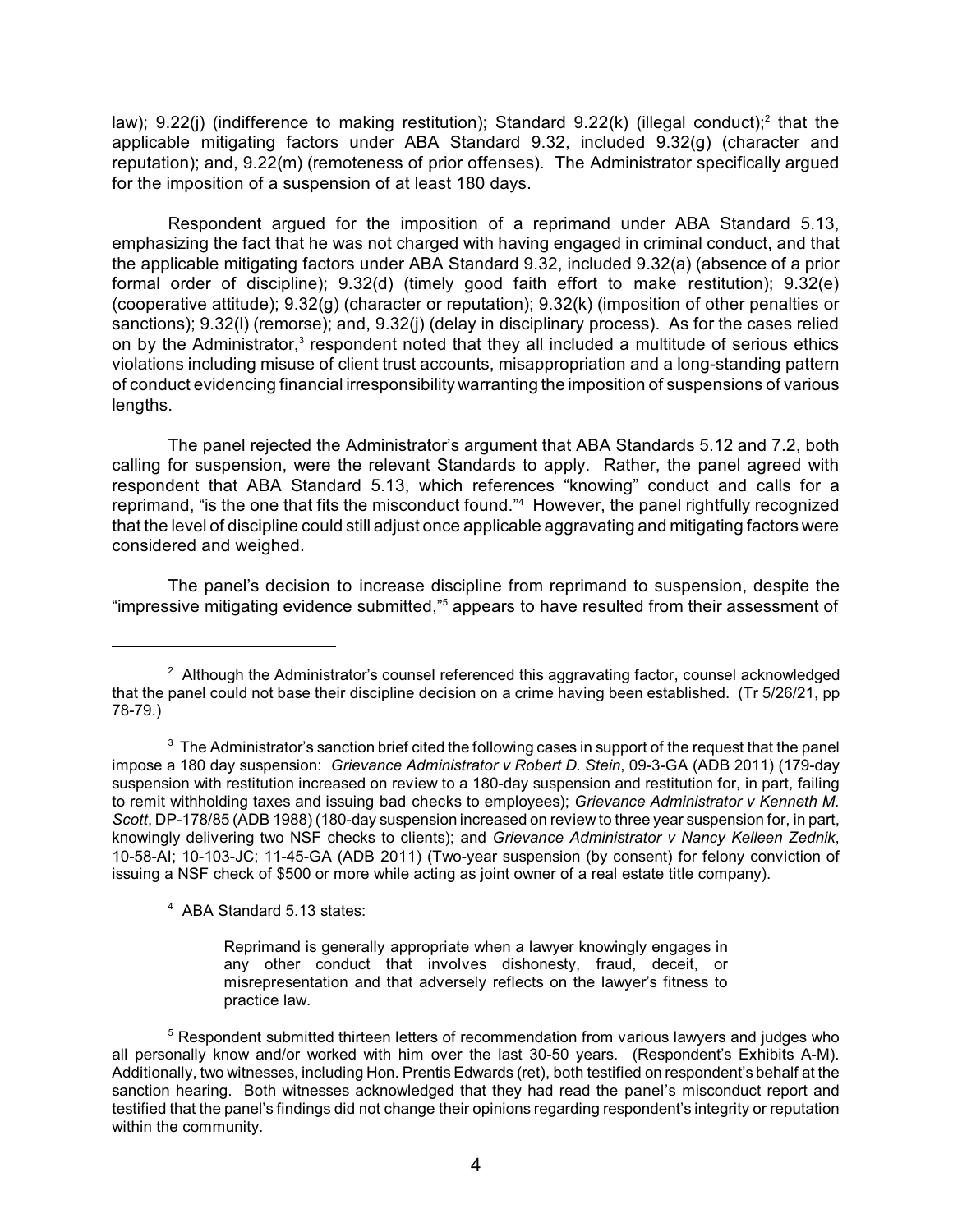respondent's credibility and demeanor during the misconduct hearing, which they explained ultimately became for them, the weightiest factor in aggravation. The panel was therefore "unable to accept at face value the unqualified insistence by respondent's endorsers that his character was beyond reproach" and, the panel believed that "the mitigating evidence was sufficient to prevent the suspension from being a more lengthy one, but not enough to prevent it altogether." (Sanction Report 8/11/21, pp 6-7.)

With regard to discipline, the Board's review is not limited to the question of whether there is proper evidentiary support for the panel's findings, rather, it possesses "a greater degree of discretion with regard to the ultimate result." *Grievance Administrator v Benson*, 08-52-GA (ADB 2009), citing *Grievance Administrator v Handy*, 95-51-GA (ADB 1996). See also *Grievance Administrator v August*, 438 Mich 296, 304; 304 NW2d 256 (1991). Furthermore, the Board's responsibility to ensure consistency and continuity in discipline imposed under the ABA Standards and caselaw necessarily means that we may not always afford deference to a hearing panel's sanction decision, and that we may be required to independently determine the appropriate weight to be assigned to various aggravating and mitigating factors depending on the nature of the violation and other circumstances considered in similar cases. *Grievance Administrator v Saunders V. Dorsey*, 02-118-AI; 02-121-JC (ADB 2005).

We are mindful that in this matter, the hearing panel undertook a careful and thorough consideration of the ABA Standards and applicable aggravating and mitigating factors to reach their conclusion that a 30-day suspension was appropriate, and we agree with the panel that the appropriate standard to apply to the facts and circumstances of this particular matter is ABA Standard 5.13, calling for a reprimand. However, we respectfully disagree with the hearing panel's conclusion that the aggravating factors so outweighed the mitigating factors to warrant an upward shift from a reprimand to a suspension. For that reason, we affirm the hearing panel's findings of misconduct, but reduce the discipline imposed by the panel from a 30-day suspension to a reprimand.

## **NOW THEREFORE**,

**IT IS ORDERED** that the hearing panel's findings of misconduct are **AFFIRMED**.

**IT IS FURTHER ORDERED** that the discipline imposed by the hearing panel is **REDUCED** from a suspension of 30 days to a **REPRIMAND EFFECTIVE APRIL 19, 2022**.

**ATTORNEY DISCIPLINE BOARD**

By:

Michael B. Rizik, Jr., Chairperson

Dated: March 21, 2022

Board members Michael B. Rizik, Jr., Linda Hotchkiss, M.D., Karen D. O'Donoghue, Linda M. Orlans, and Jason M. Turkish concur in this decision.